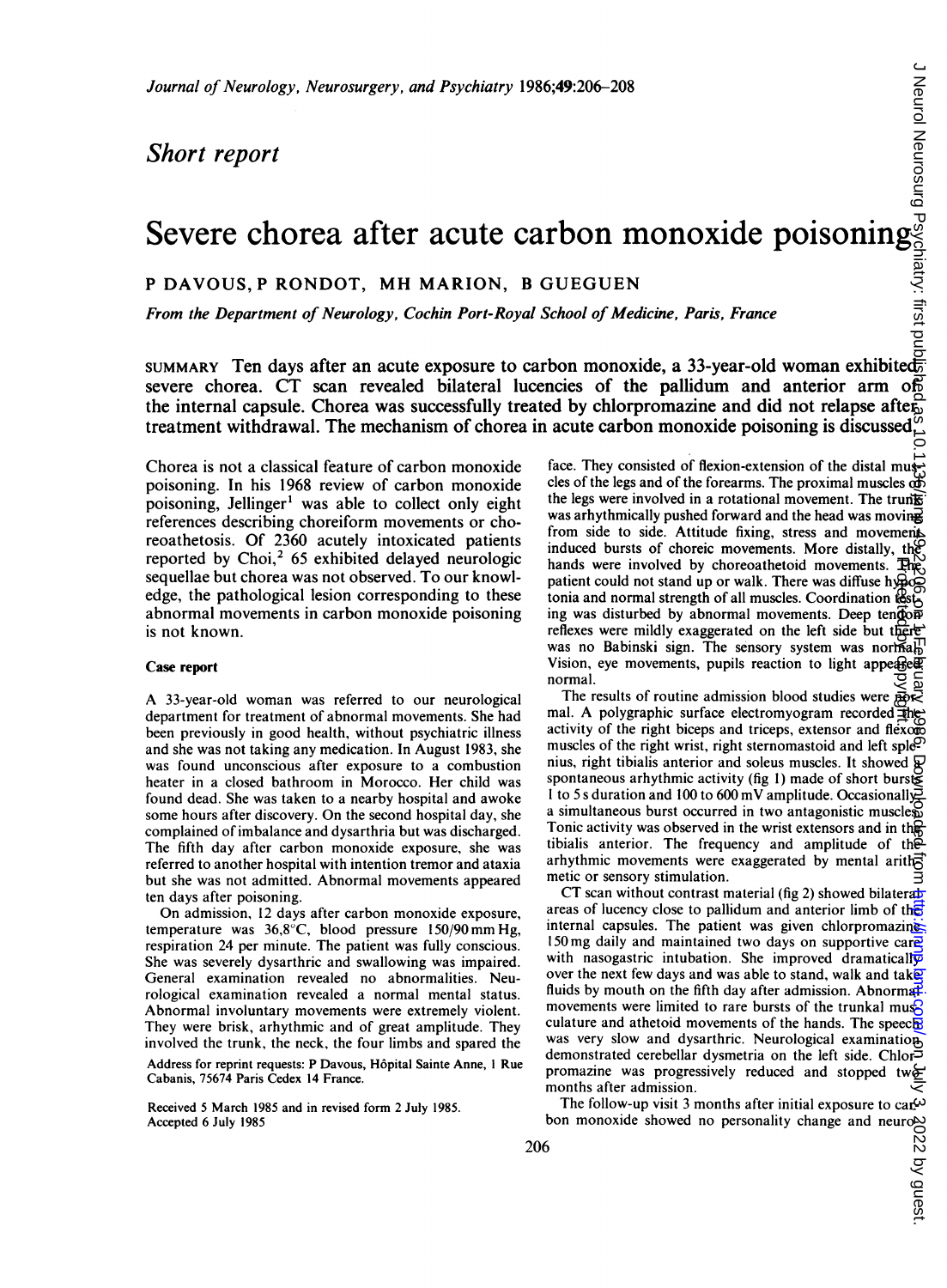

**EMG** appearance of choreic movements recorded at rest Fig 1

psychologic assessment of cognitive functions was within normal limits. The patient had a slow dysarthric speech but she could sing with melody. Choreoathetosic movements were very rare and only initiated by emotions or attitude. Except for mild incoordination and hypotonia on the left side, the neurological examination was normal.



Fig 2 Unenhanced computed tomographic scan two weeks after acute carbon monoxide intoxication demonstrating lucencies in both basal ganglia.

### **Discussion**

The anatomical basis for abnormal movements in carbon monoxide poisoning is not known. In a recent paper, Schwartz et al<sup>3</sup> reported a case of choreoathetosis with infarction of the neostriatum on CT scan, suggesting a relationship between this structure and the abnormal movements. Nevertheless, a similar lesion was observed on the right side by Delouvrier et  $al<sup>4</sup>$  without chorea. Low density areas seen on CT scan of our patient did not involve the caudate or the putamen nuclei. To our knowledge, the only report of chorea following carbon monoxide poisoning which was anatomically verified was by Merguet.<sup>5</sup> There was no remarkable involvement of the basal ganglia but some glial proliferation and granular cells in these structures. In addition, patients affected by chorea of vascular origin were rarely demonstrated to have significant lesions in their basal ganglia.<sup>67</sup> Conversely, the most frequent lesion of the basal ganglia observed after carbon monoxide poisoning, the necrosis of both pallida, is not followed by chorea but by hypertonic features, Parkinsonian state or dystonia.<sup>18-14</sup>

Thus, it is likely that chorea observed in our case was not related to the pallidal lucencies observed on CT scan but was attributable to some lesion in the vicinity of the internal pallidum, either the subthalmic region or the adjacent internal capsule. Of the rare cases of chorea following carbon monoxide poisoning, some of them were transient,<sup>381516</sup> others had a chronic course.<sup>517</sup> In our case, the fact that chorea did not relapse after neuroleptic arrest could suggest a functional rather than an anatomical impairment. The pathophysiological pattern of the